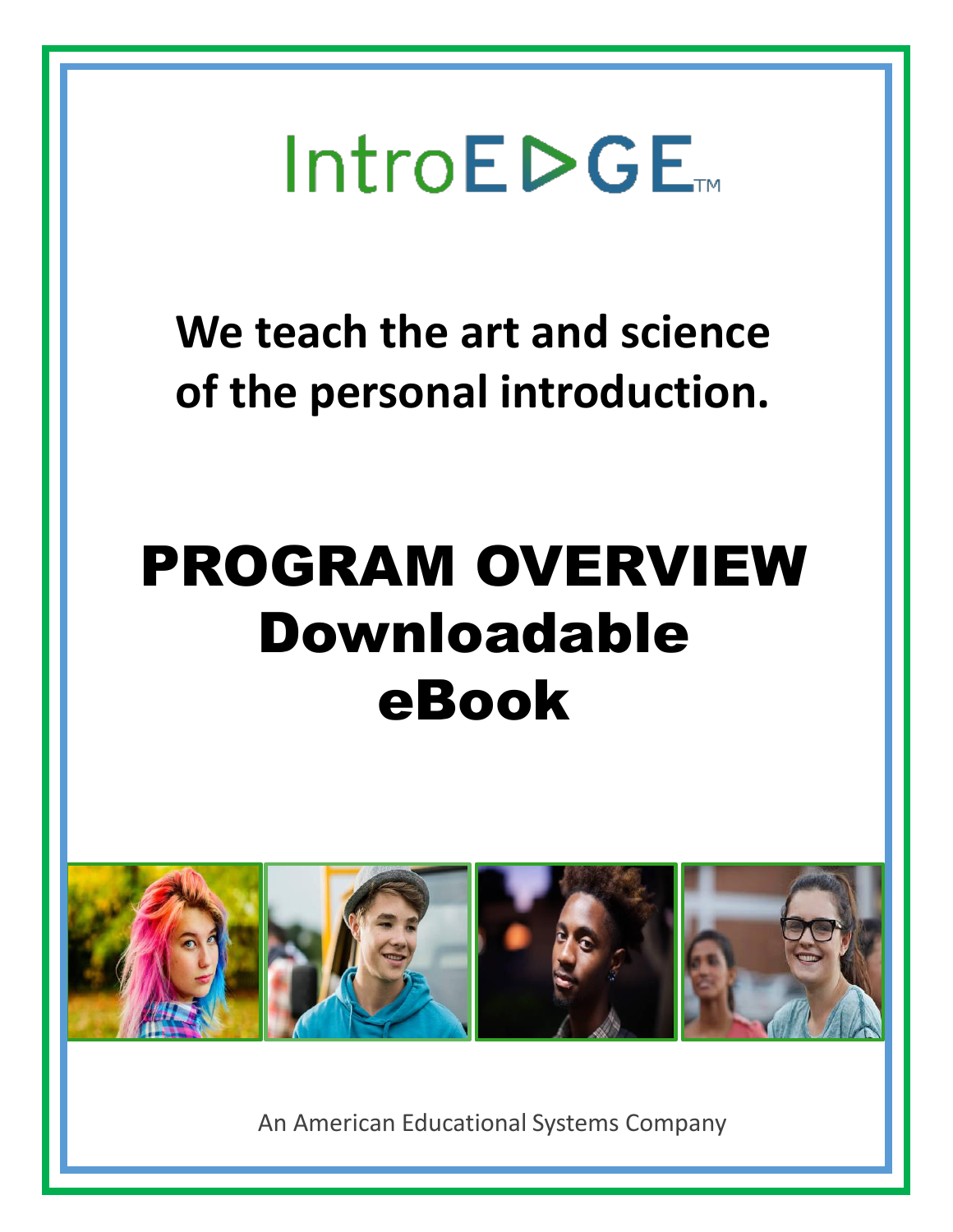#### Foreword from IntroEDGE's Creator



Thank you for your interest in our IntroEDGE™ Coaching Program. Over forty years of research and development is the basis for developing what just may be the most important and meaningful educational experience I have ever created.

IntroEDGE<sup>TM</sup> teaches students a crucial skill that is rarely taught by parents or educators. It is a skill so powerful and empowering those who have it gain a genuine advantage over all others. It is the ability to clearly, effectively and powerfully answer the simple but important question, "Tell me about yourself?".

It is the number one question we are asked countless times throughout our lives and how we answer can make all the difference.

That's why I created IntroEDGE<sup>TM</sup> to provide our students with the knowledge, skills and confidence to deliver an incredibly powerful personal introduction and an unforgettable first impression.

I believe you will find our program overview helpful in learning about the many benefits our students gain from their IntroEDGE™ Coaching Experience. However, if you have additional questions or need assistance with our enrollment process, please do not hesitate to email or call us. Sincerely,



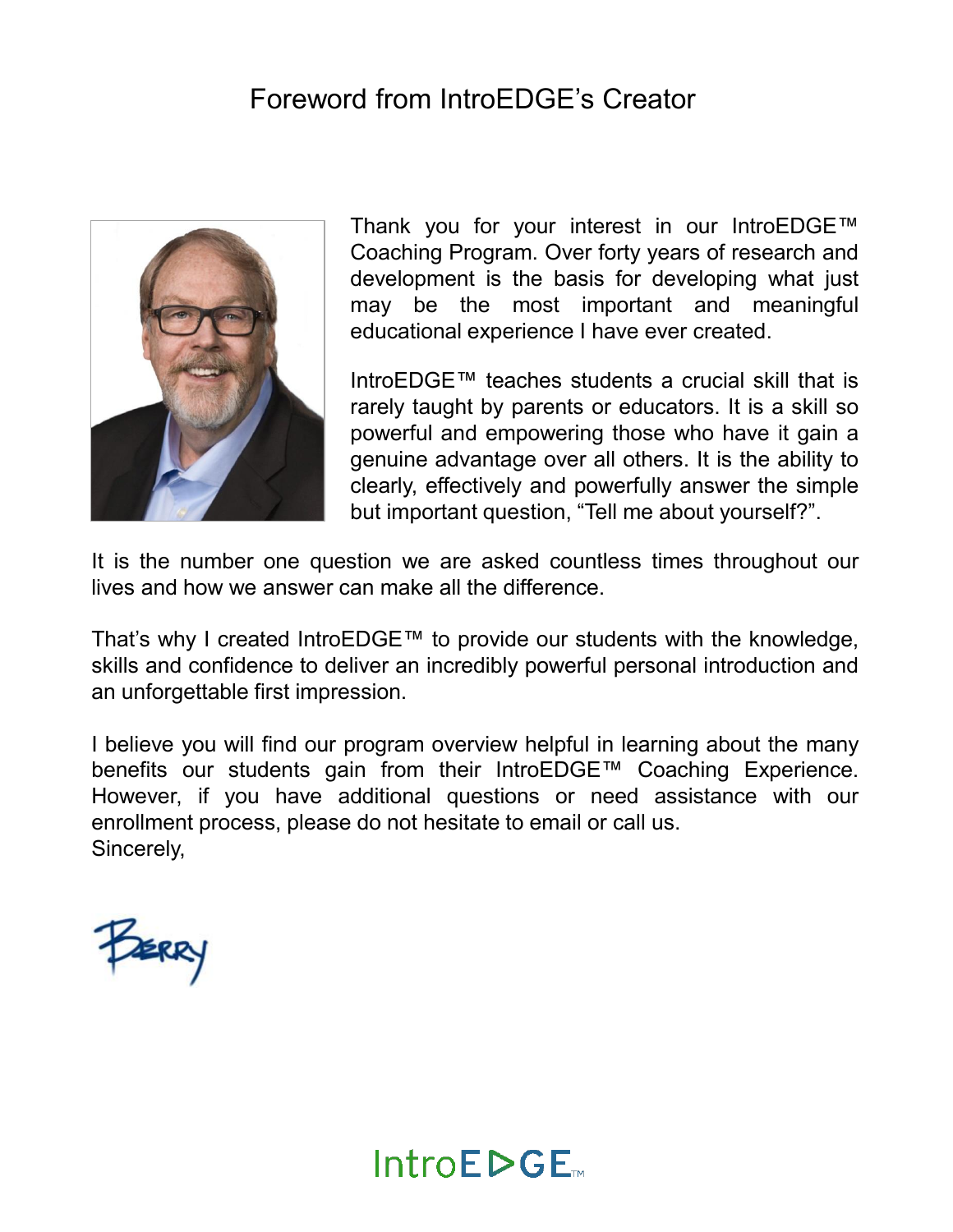Throughout our lives we are presented with numerous opportunities for advancement and success. However, far too few of us are fully prepared to take advantage of a potentially meaningful encounter. That's where IntroEDGE™ can make the difference.

Whether it is an interview for college admissions, a scholarship, an internship, an important job opportunity or countless other professional and personal situations, having the knowledge, skills and confidence to deliver an exceptionally powerful and unforgettable personal introduction can give us a distinct edge over others. And, that is exactly what our IntroEDGE™ Coaching Program is all about.

We teach the art and science of the personal introduction.

Our IntroEDGE™ Coaching Program was created by world renowned educator and celebrated social entrepreneur, Berry Fowler, the founder and former chairman of Sylvan Learning Centers. Berry's highly engaging teaching style coaches IntroEDGE™ students through a journey of self-discovery as they master the skills and techniques of crafting and delivering a powerful personal presentation.

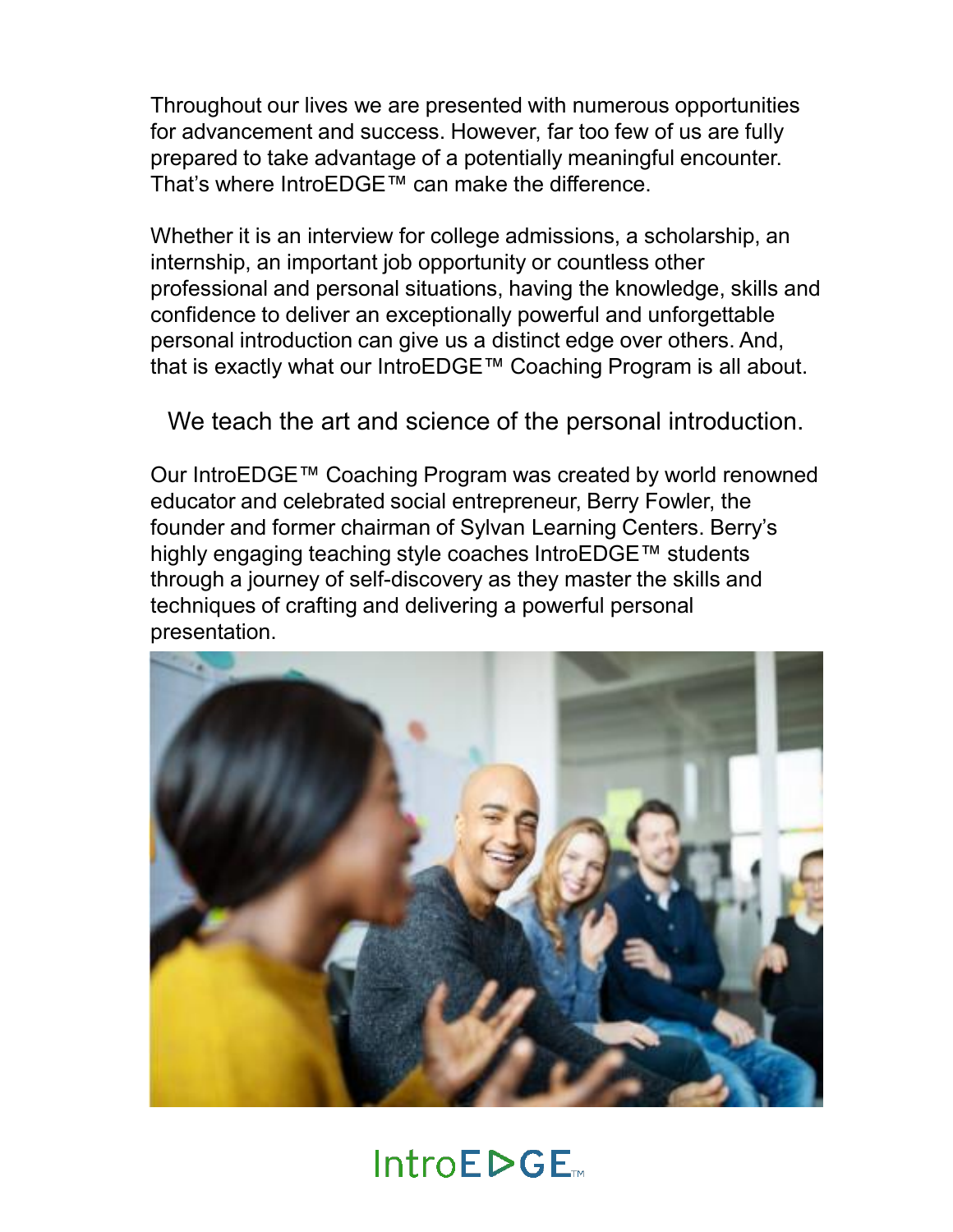### Two IntroEDGE™ Learning Options

Our IntroEDGE™ Coaching Program offers students two powerful learning options to gain their IntroEDGE™ from home.

Option One: Online Self-Directed Program



With Option One a student may enroll in our Online Self-Directed Coaching Program. Here students may access our complete online program twentyfour hours a day. They can move through Berry Fowler's step-by-step guided lessons on their own schedule and at their own pace, taking as much time as they need to develop and perfect their personal IntroEDGE™ introduction.

### Option Two: Individualized, Live Online One-to-One Coaching



Option Two is our premier learning and coaching experience. With this option, students have full access to the IntroEDGE™ video lessons while they receive individualized, one-to-one coaching from their own IntroEDGE™ Certified Success Coach. From start to finish, IntroEDGE<sup>™</sup> coaches help their students to remain focused, motivated and moving forward as they develop skills that will last a lifetime.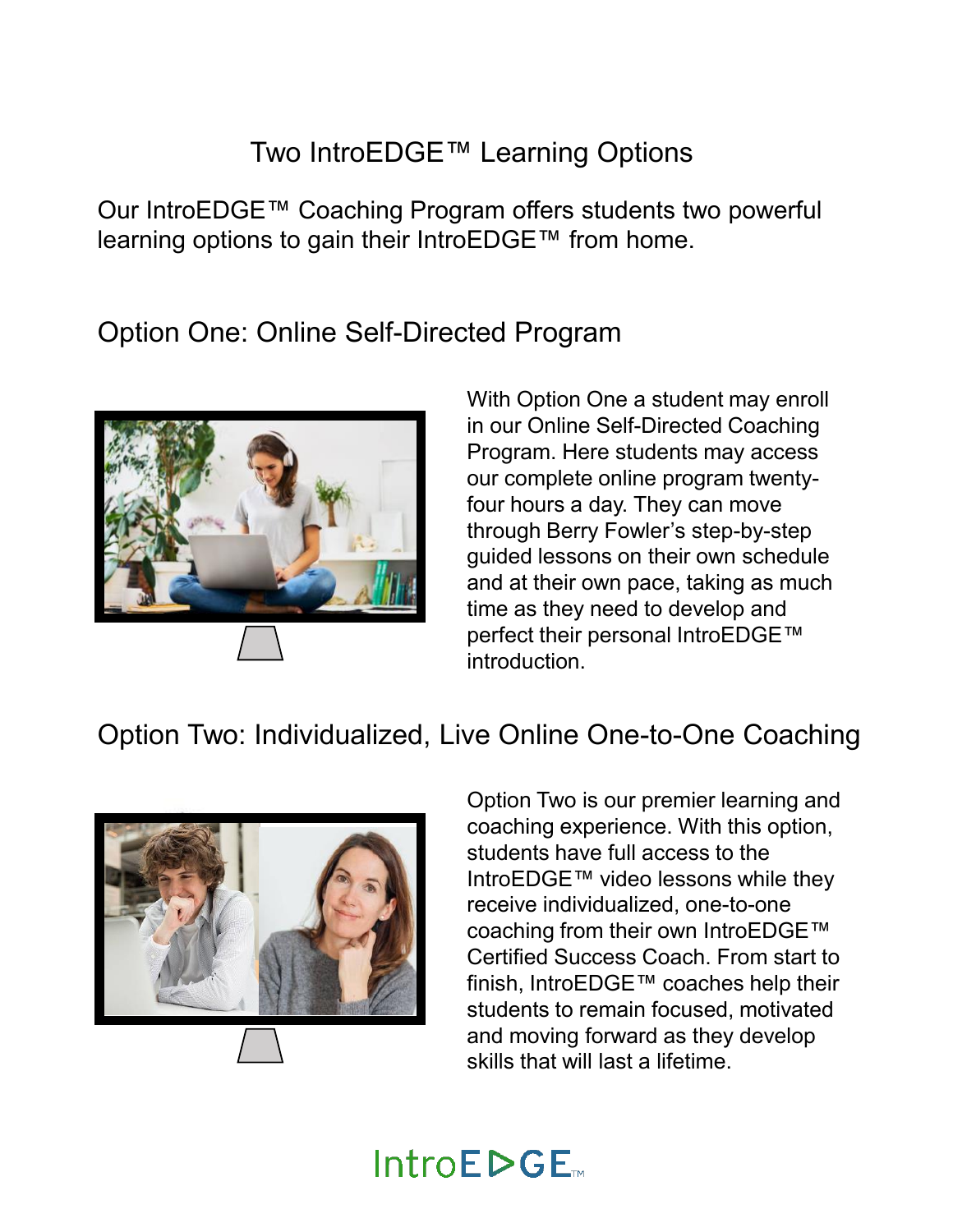#### Three Phases of the IntroEDGE™ Coaching Program



In Phase 1, students are coached through a series of exercises as they learn about themselves and gather all the information they will need to create their personal IntroEDGE<sup>™</sup>.



In Phase 2, students follow step-by-step directions and exercises designed to teach them how to effectively organize all the information they have collected and identify the essential elements of a powerful personal presentation.



In Phase 3, students learn how to pull it all together as they are coached through the writing and delivery of a well-organized and passionately delivered introduction of themselves. During this section, students also learn how to easily and effectively customize and tailor their personal presentation to a variety of real-life situations. By the end of Phase 3, students will have mastered their IntroEDGE<sup>TM</sup>.

Bonus: Our IntroEDGE™ Coaching Program also provides students with tips and instruction on how to create a powerful video presentation.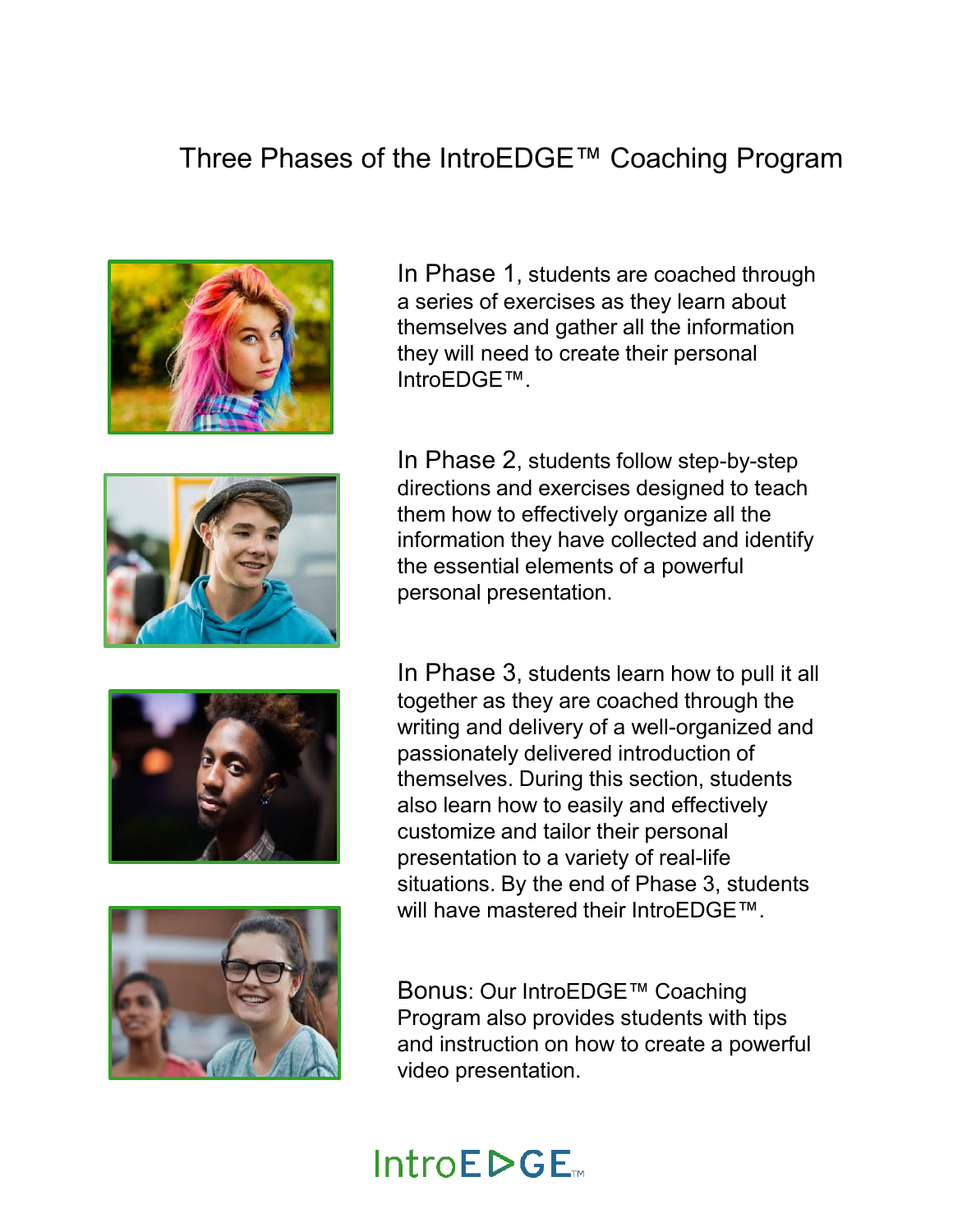#### IntroEDGE™ Coaching Program Twelve Coaching Lessons - Sixteen Videos - Lifetime Access

The IntroEDGE™ Coaching Program comes with twelve powerful and engaging coaching lessons on sixteen videos. Although many students find they can easily complete the entire IntroEDGE  $\text{TM}$  program in as little as seven days, there is no hurry. Students may move through the program at their own pace and on their own schedule.



During the IntroEDGE™ Coaching Program our students learn:

- **How to identify, appreciate and value who they truly are and what** makes them unique
- How to recognize and capitalize on their personal strengths, gifts and talents
- How to clearly articulate their passions, goals and objectives
- How to organize and craft their own compelling and succinct individual story
- How to employ proven techniques to present themselves in a powerful, professional and unforgettable way